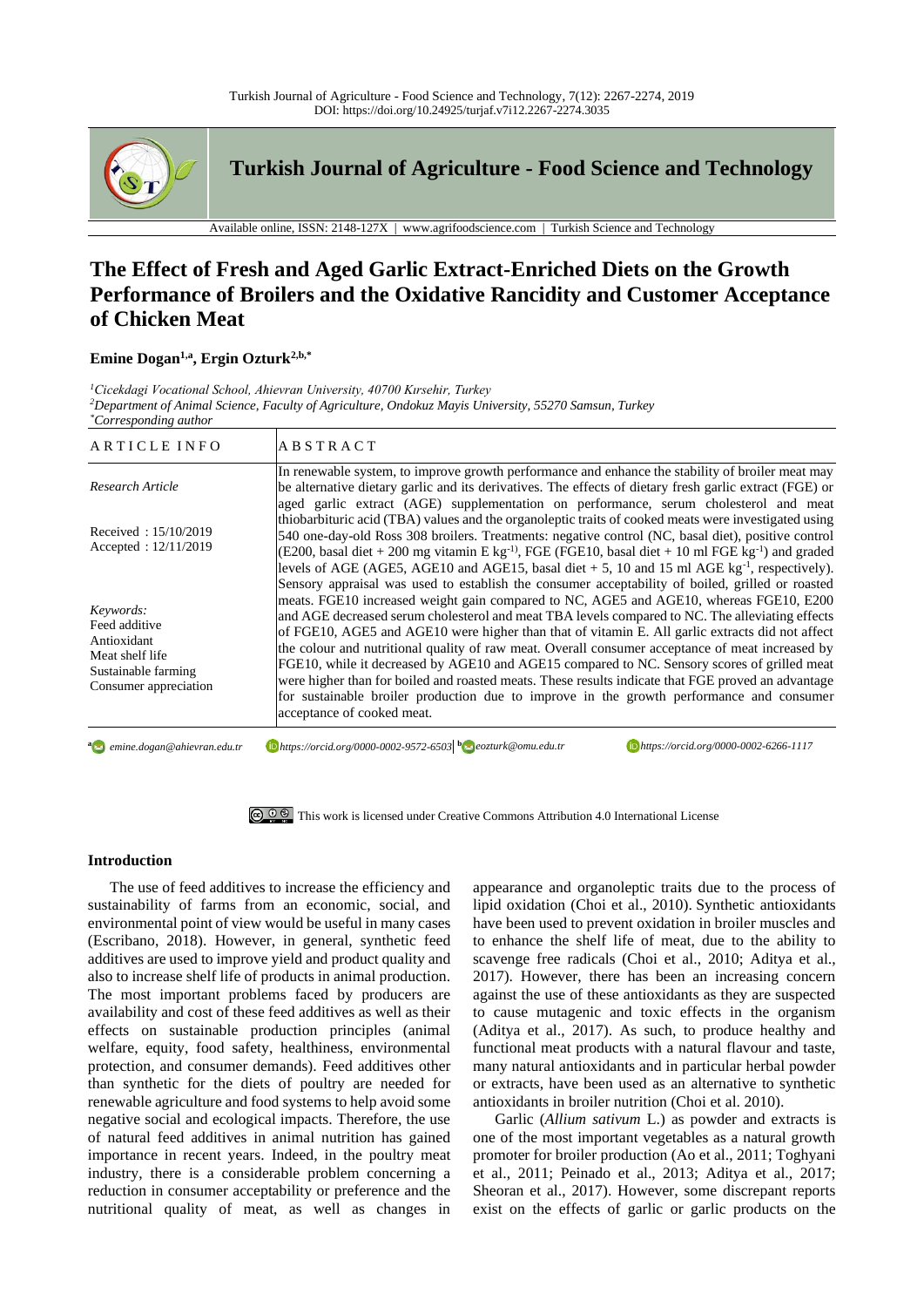performance, meat quality and selected blood parameters of broilers. Indeed, there are a number of reports that indicate and describe the beneficial effects of garlic on growth performance, carcass characteristics and the meat quality of broilers (Choi et al., 2010; Toghyani et al., 2011; Sheoran et al., 2017; Karim et al., 2017; Kim et al., 2009; Hossain et al., 2014; Navidshad et al., 2018). Contrarily, Mariutti et al. (2011) and Kirkpinar et al. (2014) reported that garlic did not affect the carcass yields, breast and thigh meat composition, oxidative stability, pH and colour values of breast meat.

Garlic powder and extracts may increase the formation of off-flavours or an undesirable smell of broiler meat because of the penetration to the meat of their characteristic odour. It has been shown that aged garlic extract (AGE), obtained following the storage of garlic for 10-12 months, crushed or chopped might improve the flavour and biologically activate some chemical compounds in garlic. The results of in vivo (Elosta et al., 2017) and in vitro (Okada et al., 2008) studies have indicated that the antioxidant activity of AGE is higher than that of fresh garlic extract (FGE). As such, the antioxidant properties of AGE can provide favourable contributions to the shelf life and sensory properties of white meat as well as improve performance (Hossain et al., 2014).

Flavour that mainly comprises taste and aroma has been one of the most important factors affecting consumers' meat-buying behaviour and preferences (Jayasena et al., 2013; Aymerich et al., 2016). The cooked meat flavour, of high importance for the producer and the consumer, is affected by numerous factors, including diet and the method of cooking. The characteristic pungent odour of garlic penetration to the meat can occur at different levels depending on cooking methods, because many volatile flavour components or compounds of meat undergo alterations throughout storage and cooking (Perez-Alvarez et al., 2010) and can subsequently influence consumer preferences and the acceptability of cooked meats (Jayasena et al., 2013).

There is little information available on the effects of dietary FGE, AGE and α-tocopherol on TBA levels and the visual appearance and nutritional quality of raw meat as well as consumer acceptability and organoleptic quality in terms of off-flavours or an undesirable smell of cooked meat, rather than the growth performance of broilers. To help avoid some negative social and ecological impacts of synthetic feed additives in the renewable agriculture and food systems, the suitability of garlic extracts as natural feed additives for broiler diets should be tested. The objective of this study was therefore to compare the effects of FGE and AGE as phytogenic feed additives and vitamin E as an antioxidant on growth performance, carcass characteristics and serum total cholesterol levels in broiler chickens. Moreover, the main aim was to determine whether these effects (if any) altered the visual appearance and nutritional quality of raw meat as well as the TBA levels, consumer acceptance and organoleptic quality in sensory terms of meat prepared using different cooking methods at 60 d of storage. Specifically, the study aimed to assess whether garlic extracts as natural feed additives are alternative to synthetic antioxidants for the renewable chicken production system.

#### **Materials and Methods**

### *Experimental Birds and Treatments*

The experimental protocol of the study was approved by the local Ethical Committee of Ondokuz Mayis University for Experimental Animals which ascertained that the experiment is not an unnecessary recurrence of previous studies (Permit number: 2008/34). This experiment was conducted in a completely randomized design using 540 male broilers (Ross 308, 1 d old, body weight  $42.1 \pm 0.08$  g). Birds were randomly allocated to six dietary treatments for a 42 d feeding trial and housed in a floor barn bedded with wood shavings. Each treatment had six replicate pens with 15 birds. The experimental treatments consisted of a negative control (NC, basal diet without additive) and a positive control (E200, basal diet + 200 mg vitamin E kg-1 ), fresh garlic extract (FGA, basal  $\text{dist} + 10 \text{ ml FGA kg}^{-1}$  or graded levels of aged garlic extract  $(AGE5, AGE10, and AGE15, basal diet + 5, 10, and 15, ml)$ AGE  $kg^{-1}$ , respectively). In the study, vitamin E was used as the positive control because of the toxicological concerns in using synthetic antioxidants (Choi et al., 2010). FGE and AGE used in this study were prepared as described previously (Elosta et al., 2017; Majewski et al., 2017). The mush diets (Table 1) and fresh water were provided *ad libitum.* The light schedule consisted of a period of 23 hours (h) of light and 1 h of darkness. The room temperature was gradually decreased from  $33 \pm 1$ °C to  $21 \pm 1$ °C at 21 d and the temperature was then maintained until the end of the experimental period. The birds were vaccinated Newcastle  $B_1$ , Gumboro and mixed Newcastle B<sub>1</sub> and Lasoto at 10, 17 and 24 d, respectively.

## *Sample Collection and Measurements*

Health status was evaluated daily, whereas body weight (BW), feed intake (FI) and the feed conversion ratio (FCR, g of feed: g of gain) of the birds were recorded on a pen basis at 1, 21 and 42 d. At the end of 42 d, all animals were fasted for 8 h and had free access to water. A total of 12 birds from each treatment (two birds per replicate) were selected for analysis and the measurement of some studied parameters. To determinate the weight and yield of the carcass and some organs, these birds were slaughtered and chilled at 4°C for 12 h. The chilled carcass, abdominal fat and liver, heart and gizzard were weighed using a scale and then they were expressed as percentages of the slaughter BW (g/100 g BW).

Six birds from each treatment were selected for serum total cholesterol analyses at the age of 42 d. Four ml blood was taken from the jugular veins of these animals and placed into vacutainer tubes (BD Bioscience, Franklin Lakes, NJ, USA) and refrigerated at 4°C. These blood samples were centrifuged at  $2,325\times g$  for 10 min to separate the blood serum and then stored at -80°C for further analyses of total cholesterol. The serum total cholesterol was analysed by using a kit (Biolab, Maizy, France) in an automatic analyser (Airone-200, RA, Italy).

For proximate analysis, the evaluation of pH and colour traits and analysis of TBA values and some organoleptic traits, right breast (*pectoralis muscle*) and thigh (*iliotibialis muscle*) muscles were vacuum packaged and kept frozen (-20°C) until the time (at 60 d of storage). The samples from the raw meats were mashed and proximate analysis (dry matter [DM], ash, crude protein [CP], ether extracts [EE]) was then performed according to the methods of AOAC (2005). Analyses were conducted in triplicate and the results were expressed as percentages on a DM basis. As previously described by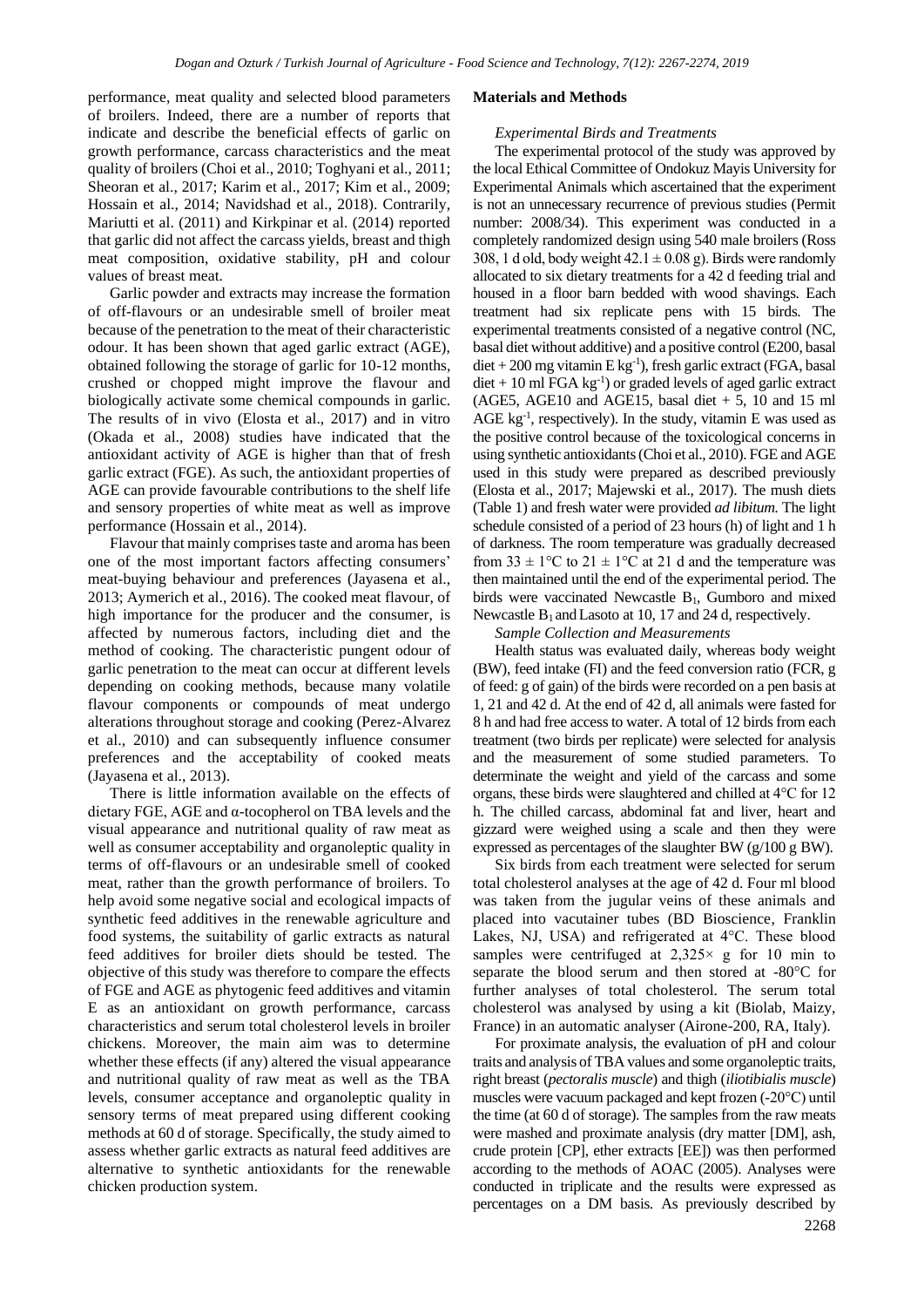Ozturk et al. (2012), the Commission Internationale de l'Elcairage (CIE), the lightness  $(L^*)$ , redness  $(a^*)$  and yellowness (*b*\*) colour values of meats and the pH value of raw meats were measured using a Minolta CR 300 Chroma Meter (Minolta Camera, Osaka, Japan) and a pH meter (S175CD Spear Tip; Sensorex, Garden Grove, CA, USA).

The TBA values of the thigh meat samples stored at 4 $\degree$ C for 5 d and then −18 $\degree$ C for 60 d were analysed at the Marmara Research Centre (Scientific and Technological Research Council of Turkey) according to the procedure of AOAC (2005) and Ganhao et al. (2011).

The breast meats were frozen and sealed at −18°C for 60 d until sensory appraisal. Before sensory appraisal, breast meats were thawed at 4°C for 72 h, The breast meats were then prepared and moulded properly for each of the three precooking processes ( $n = 12$  for each cooking method) and subjected to boiling, grilling or roasting. For the boiling method, the meats were packed in a plastic bag and immersed in a thermostat controlled water bath (Memmert WB 14, Germany), while grilling was conducted on an electric griddle (Repagas, 550 series, Madrid, Spain). After the meats were covered with aluminium foil, roasting was performed in a microwave oven (Unox®, Mod. GN2.1, Cadonegue, Italy). To ensure the meats were cooked, the internal temperatures of the meat during cooking by boiling, grilling or roasting were adjusted to 80, 200 and 150°C at approximately 30, 8 and 16 min, respectively. For this purpose, the internal temperatures in the core of the samples were measured using a digital probe thermometer (Testo thermocouple, Mod. 735-1, Lenzkirch, Germany). The cooked meats were placed in trays and were kept at room temperature for 20−30 min. These meats were divided into equal sized pieces (approximately  $1 \text{ cm}^3$ ) with a knife and randomly coded with three-digit numbers before being offered to the panellists after being warmed up to 37°C for 10 min in an oven (if necessary). The cooked products

were then evaluated by untrained sensory panellists. Sensory appraisal was performed by 10 (five men and five women) panellists, who were regular consumers of chicken meat products and ranged from 21 to 55 years of age. For sensory appraisal, general requirements (conversation area, screening and pre-training of the assessors) and conditions (conducive, pleasant and quiet environment) were provided as described in the sensory texts. The six important sensory characteristics (appearance, smell, hardness, juiciness, brittleness and flavour) of meat were rated by using a hedonic scale of nine points from extremely disliked (1) to extremely liked (9) as previously explained (Kemp et al., 2009). The overall acceptability was calculated, considering appearance, smell, hardness, juiciness, brittleness and flavour (each with 16.66%).

## *Statistical Analyses*

All statistical analyses were performed with the SPSS Statistics package (IBM 18 SPSS Statistics, Version 21.0, IBM Corp., Armonk, NY). The pen mean values were used as the experimental unit. Percentage data were subjected to arcsine transformation before analysis. Data, except for sensory data, were evaluated by ANOVA using the compare mean procedure of the program package according to a randomized complete block design. A Kruskal–Wallis analysis was applied to the sensory data. However, there were no differences among these variables. Consequently, the studied sensory characteristics for each dietary treatment and cooking method were combined and then were studied by ANOVA, including the effects of diet (six diets) and cooking method (three methods) and their interaction, using the GLM procedure. Significant differences were determined by using Duncan's multiple range test and were deemed significant at P<0.05. The results were stated as the mean with a pooled standard error of the mean (SEM).

Table 1 Ingredient and nutrient composition (g  $kg^{-1}$ , as fed basis) of the basal diet

| Ingredients                              | Starter $(0-10 d)$    | Grower (11-24 d) | Finisher $(25-42 d)$ |
|------------------------------------------|-----------------------|------------------|----------------------|
| Maize                                    | 520.38                | 560.17           | 583.82               |
| Soybean meal                             | 300.00                | 264.10           | 233.11               |
| Full fat soybean                         | 135.00                | 124.63           | 134.05               |
| Vegetable oil                            | 7.72                  | 20.00            | 20.00                |
| Limestone                                | 24.23                 | 20.17            | 19.10                |
| Dicalcium phosphate                      | 1.51                  | 2.00             | 1.77                 |
| Salt                                     | 3.30                  | 3.30             | 3.30                 |
| Vit. and min. premix*                    | 3.50                  | 3.50             | 3.50                 |
| L-lysine, 78%                            | 1.68                  | 0.39             | 0.27                 |
| DL-methionine, 99%                       | 3.48                  | 2.74             |                      |
| L-Threonine, %99                         | 0.20                  |                  |                      |
|                                          | Nutrients composition |                  |                      |
| Metabolizable energy (ME, MJ $kg^{-1}$ ) | 12.77                 | 13.19            | 13.57                |
| Crude protein                            | 232.5                 | 215.4            | 196.1                |
| Crude fibre                              | 34.4                  | 35.1             | 35.3                 |
| L-Lysine                                 | 14.3                  | 12.4             | 10.9                 |
| DL-Methionine                            | 5.1                   | 4.5              | 4.1                  |
| Threonine                                | 9.4                   | 8.3              | 7.4                  |
| Methionine-Cystine                       | 10.2                  | 9.0              | 8.5                  |
| Tryptophan                               | 2.4                   | 2.0              | 1.8                  |
| Calcium                                  | 10.5                  | 9.2              | 8.0                  |
| Available phosphorus                     | 5.0                   | 4.6              | 4.3                  |

\*Vitamin and mineral premix; Supplied per kilogram of diet: 12000 IU retinol; 3000 IU cholecaciferol; 70 mg IU tocopherol; 0.03 mg cyanocobalamin; 6 mg riboflavin; 12 mg pantothenate; 25 mg niacin; 200 mg choline; 3 mg thiamine; 70 µg biotin; 60 mg zinc; 80 mg manganese; 60 mg iron; 5 mg copper; 1 mg iodine; 0.15 mg selenium.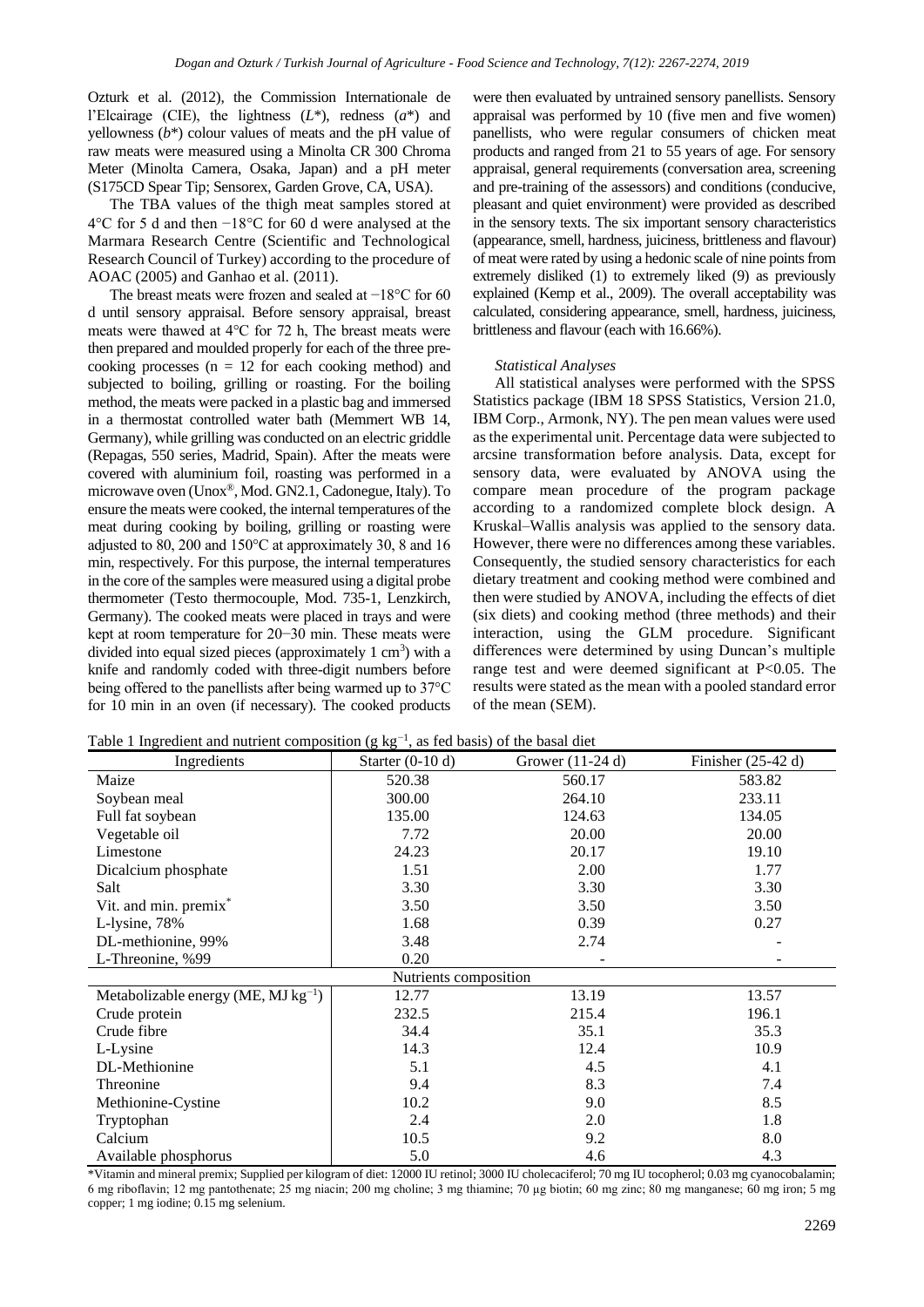## **Results**

During the experimental period, the FGE10 treatment increased weight gain compared to NC, AGE5 and AGE10, whereas the FGE10 and AGE15 treatments increased FI compared to AGE5 and AGE10 (P<0.05, Table 2). Additionally, the weight gain of AGE15 birds was higher than in AGE5 chickens (P<0.05). At 21 d of age, the FI of birds in the FGE10 and AGE10 treatment groups were higher than those given the other treatments. No differences in FCR and mortality among the dietary treatments were observed at 21 and 42 d of age (P>0.05).

The relative weight of the carcass, edible internal organs (heart, liver and gizzard), abdominal fat and dressing percentage were not influenced by the dietary treatments (P>0.05, Table 3). Similarly, there were no differences among treatment groups in terms of nutrient (DM, CP, ash and EE) contents (Table 4) and the CIELab and pH values (Table 5) of breast and thigh meats (P>0.05). Figure 1 illustrates that the FGE10 (121 mg/dL), E200 (162 mg/dL) and all AGE treatments (132, 157 and 138 mg/dL, respectively) decreased (P<0.05) the serum total cholesterol compared to NC (171 mg/dL). The meat TBA levels of the FGE10  $(0.11 \text{ g} \text{ MDA/kg})$  and AGE5  $(0.12 \text{ g} \text{ m}^2)$ MDA/kg) broilers were lower ( $P<0.05$ , Figure 2) than those of the NC, E200 and AGE15 birds (0.64, 0.31 and 0.24 g MDA/kg, respectively). However, the TBA level of meat from the AGE10 broilers (0.17 g MDA/kg) was similar to the TBA levels of the FGE10, AGE5 and AGE15 birds.

Table 2 Live weight gain, feed intake and feed conversion ratio of broilers fed on diets with fresh garlic extract, vitamin E and graded levels of aged garlic extract

| Days                      | NC          | E <sub>200</sub>      | FGE <sub>10</sub> | AGE5                                | AGE10            | AGE15                | <b>SEM</b> | P-Value   |  |  |  |
|---------------------------|-------------|-----------------------|-------------------|-------------------------------------|------------------|----------------------|------------|-----------|--|--|--|
| Live weight gain (g/bird) |             |                       |                   |                                     |                  |                      |            |           |  |  |  |
| $1 - 21$                  | 805.4       | 835.0                 | 867.9             | 831.7                               | 830.0            | 821.7                | 6.49       | <b>NS</b> |  |  |  |
| 21-42                     | 1814        | 1808                  | 1900              | 1741                                | 1760             | 1907                 | 20.00      | <b>NS</b> |  |  |  |
| $1-42$                    | $2620^{bc}$ | $2660$ <sup>abc</sup> | $2768^{\rm a}$    | 2572 <sup>c</sup>                   | $2590^{bc}$      | $2728$ <sup>ab</sup> | 21.05      | $\ast$    |  |  |  |
| Feed intake (g/bird)      |             |                       |                   |                                     |                  |                      |            |           |  |  |  |
| $1 - 21$                  | $932^{b}$   | $934^{b}$             | 985 <sup>a</sup>  | $934^{b}$                           | 968 <sup>a</sup> | 938 <sup>b</sup>     | 4.56       | ***       |  |  |  |
| 21-42                     | 3683        | 3717                  | 3866              | 3551                                | $357^3$          | 3878                 | 39.66      | <b>NS</b> |  |  |  |
| $1 - 42$                  | $4825^{ab}$ | $4950^{ab}$           | $5055^{\rm a}$    | 4733 <sup>b</sup>                   | $4765^{\rm b}$   | $5011^a$             | 34.79      | $\ast$    |  |  |  |
|                           |             |                       |                   | Feed conversion ratio (g $g^{-1}$ ) |                  |                      |            |           |  |  |  |
| $1 - 21$                  | 1.15        | 1.11                  | 1.13              | 1.12                                | 1.16             | 1.14                 | 0.009      | <b>NS</b> |  |  |  |
| 21-42                     | 2.03        | 2.05                  | 2.03              | 2.03                                | 2.03             | 2.03                 | 0.004      | <b>NS</b> |  |  |  |
| $1 - 42$                  | 1.84        | 1.85                  | 1.82              | 1.83                                | 1.84             | 1.83                 | 0.003      | NS        |  |  |  |

NC: negative control (basal diet without additive) and E200 (positive control, basal diet + 200 mg vitamin E kg<sup>-1</sup>), FGA10: fresh garlic extract (basal diet + 10 ml FGA kg<sup>-1</sup>), AGE5, AGE10 and AGE15 (graded levels of AGE, basal diet + 5, 10 and 15 ml AGE kg<sup>-1</sup>, respectively). SEM: standard error of mean, Significant difference is shown by different superscripts in the same row (P<0.05). NS = Not significant (P>0.05), \*P<0.05, \*\*\* P<0.001, Values represent the mean of six replicate with 15 birds for each treatment.

| Traits             | NC   | E <sub>200</sub> | ັ<br>FGE <sub>10</sub> | AGE5 | AGE10 | AGE15 | ັ<br>ັ<br><b>SEM</b> | P-Value   |  |  |
|--------------------|------|------------------|------------------------|------|-------|-------|----------------------|-----------|--|--|
|                    |      |                  |                        |      |       |       |                      |           |  |  |
| Weight of          |      |                  |                        |      |       |       |                      |           |  |  |
| Hot carcass        | 1993 | 1938             | 2114                   | 2011 | 2078  | 2103  | 22.7                 | <b>NS</b> |  |  |
| Cold carcass       | 1971 | 1914             | 2083                   | 1979 | 2018  | 2061  | 22.4                 | <b>NS</b> |  |  |
| Relative weight of |      |                  |                        |      |       |       |                      |           |  |  |
| Cold carcass       | 75.2 | 75.0             | 75.3                   | 76.9 | 77.9  | 75.6  | 0.40                 | <b>NS</b> |  |  |
| Hearth             | 0.48 | 0.50             | 0.52                   | 0.52 | 0.53  | 0.51  | 0.309                | <b>NS</b> |  |  |
| Liver              | 2.23 | 2.28             | 2.29                   | 2.40 | 2.36  | 2.24  | 0.345                | <b>NS</b> |  |  |
| Gizzard            | 1.19 | 1.13             | 1.16                   | 1.14 | 1.17  | 1.04  | 0.340                | <b>NS</b> |  |  |
| Abdominal fat      | 1.76 | 1.68             | 1.71                   | 1.65 | 1.67  | 1.66  | 0.283                | <b>NS</b> |  |  |
| Livability         | 95.6 | 96.7             | 96.7                   | 96.7 | 95.6  | 96.7  | 0.42                 | <b>NS</b> |  |  |

Table 3 Livability (%), carcass weight (g) and relative weights (g/100 g body weight**)** of carcass, edible inner organs and abdominal fat of broilers fed on diets with fresh garlic extract, vitamin E and graded levels of aged garlic extract

Abbreviations are as shown in Table 2. NS: Not significant (P>0.05), Values represent the mean of six replicate with two birds for each treatment.

Table 4 Nutrients composition of breast and thigh meats from broilers fed on diets with fresh garlic extract, vitamin E and graded levels of aged garlic extract

| and graded to vois or aged garne extract |      |                  |                   |             |       |       |            |           |  |  |
|------------------------------------------|------|------------------|-------------------|-------------|-------|-------|------------|-----------|--|--|
| <b>Nutrients</b>                         | NC   | E <sub>200</sub> | FGE <sub>10</sub> | AGE5        | AGE10 | AGE15 | <b>SEM</b> | P-Value   |  |  |
| Thigh meat                               |      |                  |                   |             |       |       |            |           |  |  |
| Dry matter                               | 25.4 | 25.9             | 26.5              | 25.7        | 26.5  | 26.5  | 0.045      | <b>NS</b> |  |  |
| Crude protein                            | 20.6 | 21.1             | 21.7              | 20.9        | 21.7  | 21.7  | 0.055      | <b>NS</b> |  |  |
| Ether extracts                           | 3.82 | 3.82             | 3.81              | 3.81        | 3.82  | 3.83  | 0.021      | <b>NS</b> |  |  |
| Ash                                      | 0.99 | 0.98             | 0.99              | 0.99        | 0.98  | 0.99  | 0.009      | <b>NS</b> |  |  |
|                                          |      |                  |                   | Breast meat |       |       |            |           |  |  |
| Dry matter                               | 25.7 | 26.0             | 26.8              | 25.6        | 25.8  | 26.0  | 0.073      | NS        |  |  |
| Crude protein                            | 23.5 | 23.8             | 24.6              | 23.4        | 23.6  | 23.8  | 0.018      | <b>NS</b> |  |  |
| Ether extract                            | 1.27 | 1.26             | 1.25              | 1.25        | 1.27  | 1.28  | 0.013      | <b>NS</b> |  |  |
| Ash                                      | 0.94 | 0.94             | 0.94              | 0.94        | 0.94  | 0.93  | 0.001      | NS        |  |  |

Abbreviations are as shown in table 2. NS: Not significant (P>0.05), Values represent the mean of six replicate with two birds for each treatment.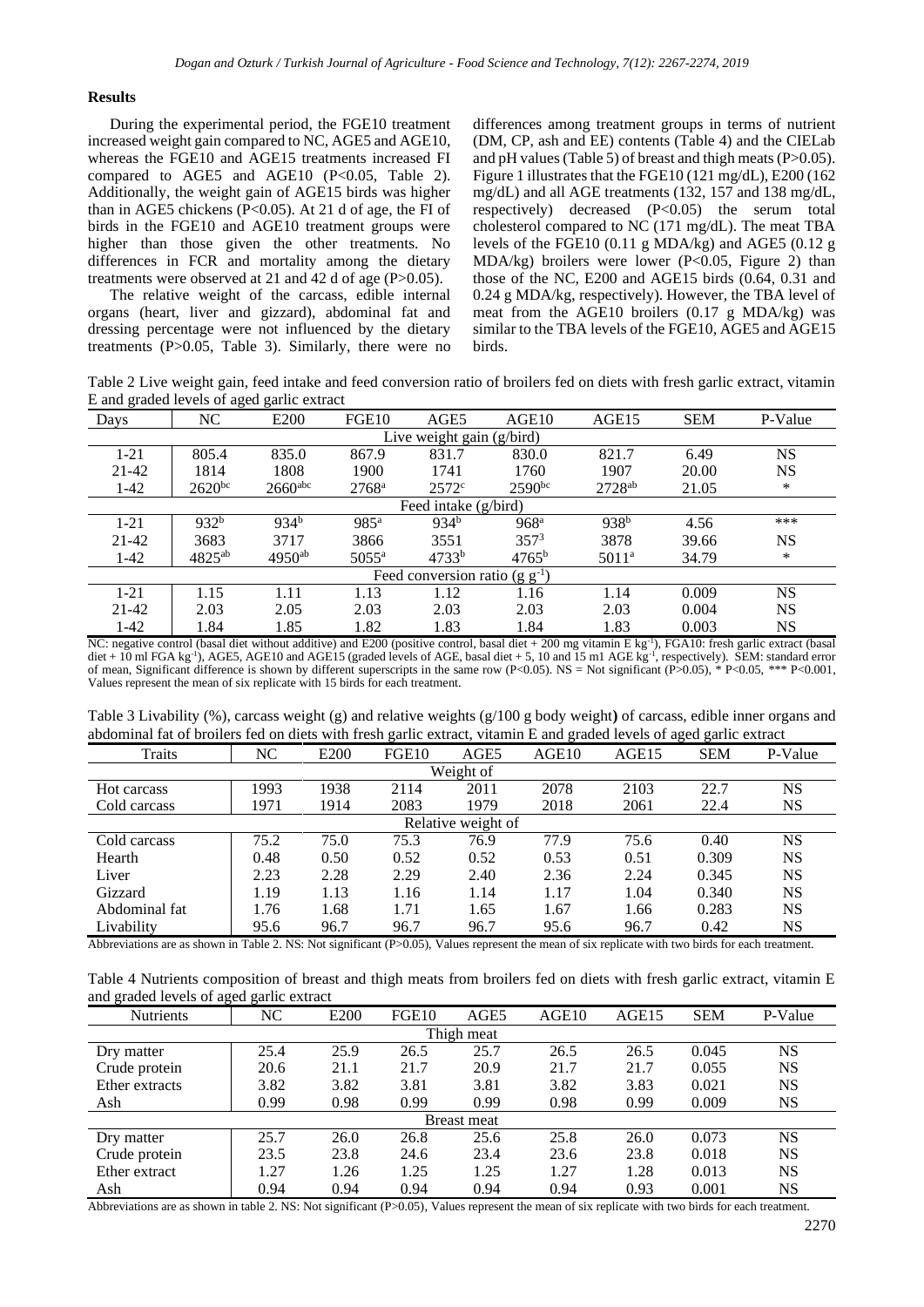|                   | NC    | E <sub>200</sub> | FGE <sub>10</sub> | AGE5       | AGE10 | AGE15 | <b>SEM</b> | P-Value   |  |
|-------------------|-------|------------------|-------------------|------------|-------|-------|------------|-----------|--|
| Breast meat       |       |                  |                   |            |       |       |            |           |  |
| $L^*$             | 68.69 | 67.23            | 68.19             | 67.02      | 68.89 | 66.87 | 0.335      | <b>NS</b> |  |
| $a^*$             | 3.12  | 2.99             | 2.84              | 3.48       | 3.04  | 2.83  | 0.105      | <b>NS</b> |  |
| $b^*$             | 3.18  | 3.34             | 3.20              | 3.01       | 3.31  | 3.28  | 0.222      | <b>NS</b> |  |
| pH                | 5.69  | 5.67             | 5.63              | 5.62       | 5.65  | 5.67  | 0.026      | NS        |  |
|                   |       |                  |                   | Thigh meat |       |       |            |           |  |
| $L^*$ , lightness | 62.44 | 62.30            | 63.84             | 63.78      | 62.67 | 63.79 | 0.565      | <b>NS</b> |  |
| a*, redness       | 6.43  | 6.55             | 6.36              | 6.44       | 6.33  | 6.36  | 0.191      | <b>NS</b> |  |
| b*, yellowness    | 2.47  | 2.36             | 2.43              | 2.41       | 2.47  | 2.41  | 0.439      | <b>NS</b> |  |
| pH                | 6.16  | 6.13             | 6.12              | 6.11       | 6.14  | 6.13  | 0.028      | NS        |  |

Table 5 The CIELab colour and pH values of meats from broilers fed on diets supplemented garlic extract, vitamin E and graded levels of aged garlic extract

Abbreviations are as in Table 2. NS: Not significant (P>0.05), Values represent the mean of six replicate with two birds for each treatment.

Table 6 The overall sensory score of breast meat subjected to assorted cooking methods (CM) and from broilers fed on diets supplemented garlic extract, vitamin E and graded levels of aged garlic extract

| CМ            | NC                | E <sub>200</sub>  | FGE <sub>10</sub> | AGE5              | AGE10 | AGE15             | Overall           | <b>SEM</b> |
|---------------|-------------------|-------------------|-------------------|-------------------|-------|-------------------|-------------------|------------|
| <b>Boiled</b> | 6.83              | 7.17              | 7.17              | 6.83              | 7.00  | 6.67              | 6.94 <sup>b</sup> | 0.079      |
| Grilled       | 7.83              | 8.17              | 8.33              | 8.50              | 8.17  | 8.17              | 8.19 <sup>a</sup> | 0.078      |
| Roasted       | 7.00              | 6.83              | 7.00              | 6.67              | 6.17  | 6.33              | 6.67 <sup>c</sup> | 0.098      |
| Overall       | 7.22 <sup>b</sup> | 7.39 <sup>b</sup> | 7.50 <sup>a</sup> | 7.33 <sup>b</sup> | 7.11c | 7.06 <sup>c</sup> |                   |            |
| <b>SEM</b>    | 0.129             | 0.183             | 0.185             | 0.243             | 0.212 | 0.221             |                   |            |

Abbreviations are as shown in Table 2. Values are mean of 12 breast meat from six replicates which they were scored with 10 panelists, The overall consumer' acceptability was calculated considering the sensory characteristics such as appearance, smell, hardness, juiciness, brittleness and flavor (each with 16.66%). Significant difference is shown by different superscripts in the same row and column for dietary treatment and cooking methods, respectively (P<0.05).





Figure 1 The serum total cholesterol of broilers fed on diets supplemented fresh garlic extract, vitamin and graded levels of aged garlic extract

Figure 2 The thiobarbituric acid (TBA) values of meats from broilers fed on diets supplemented garlic extract, vitamin E and graded levels of aged garlic extract. MDA: malondialdehyde

The appearance, smell, hardness, juiciness, brittleness and flavour of the cooked meats belonging to all treatment groups were liked by the panellists. The panellists gave high scores for the meats cooked by different methods. The scores provided by the panellists for grilled meats shifted from moderately liked to extremely liked, compared to the boiled and roasted meats (data not shown). Dietary treatment and cooking method imparted a dramatic influence on the overall consumer acceptance of meat (P<0.001), whereas the interaction between the factors had a non-significant effect (P=0.120). Overall consumer acceptance of the meat was increased by the FGE10 treatment, while it was decreased by the AGE10 and AGE15 treatments compared to NC (Table 6). The sensory score (or overall consumer acceptance) of the grilled meat was higher than for the boiled and roasted meats (P<0.05). Roasted meats had the lowest sensory score.

#### **Discussion**

In the present study, growth performance was improved by dietary supplementation of FGE due to increasing FI. This result does not confirm the idea that dietary garlic supplementation may decrease FI due to its characteristic pungent odour and that the ageing process may improve the flavour and some bioactive ingredients in garlic powder, or that diets supplemented with AGE may improve the growth performance of broilers (Hossain et al., 2014). The performance results of the present study suggest that the amount and form of antimicrobial active compounds might be varied by the ageing of garlic bulbs, although the bioactive phenolic compounds of FGE and AGE were not analysed. The performance results are in agreement with previous studies (Sheoran et al., 2017; Hossain et al., 2014; Navidshad et al., 2018) in which broiler performance was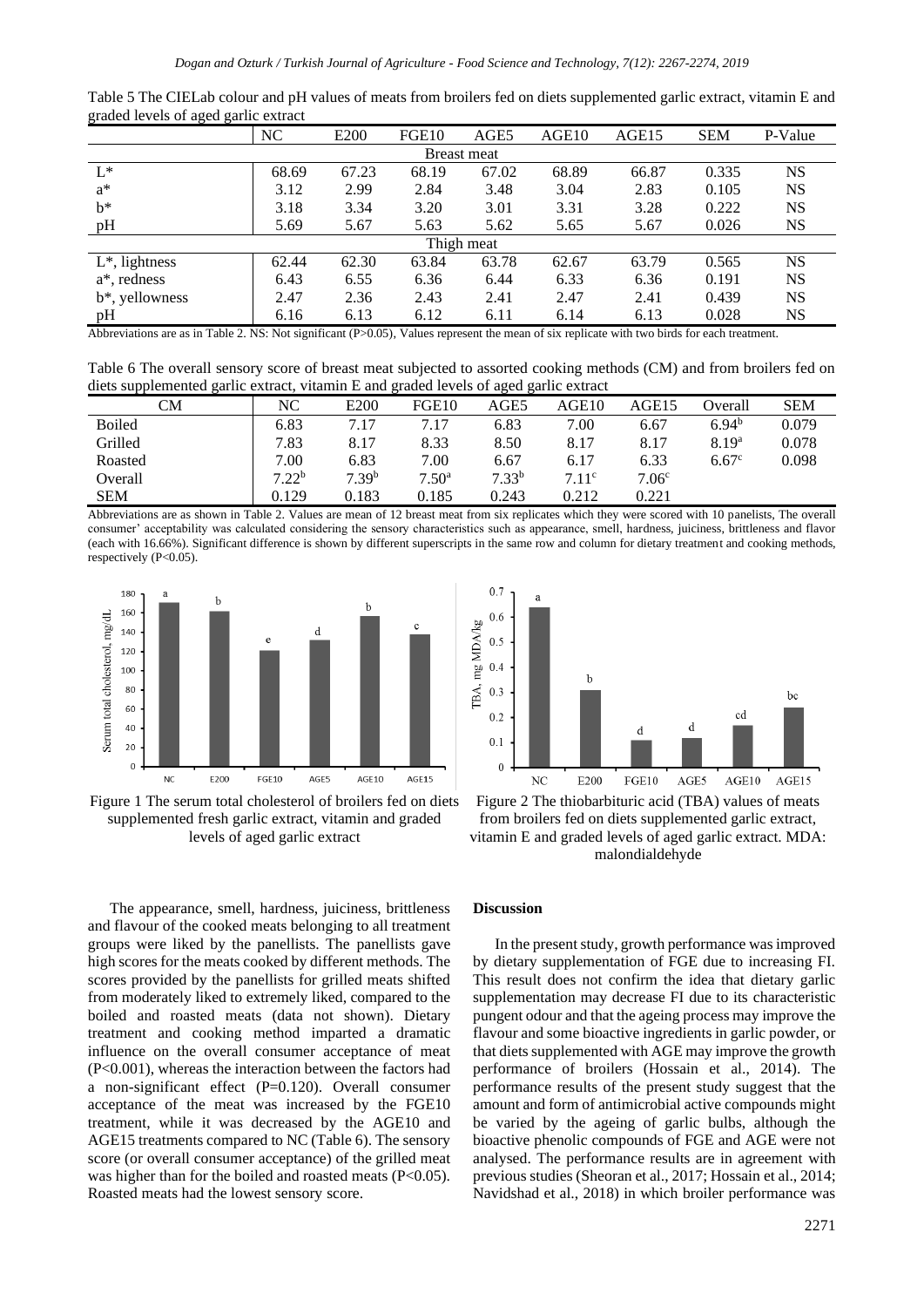positively affected by garlic supplementation. In contrast, in some studies, the dietary supplementation of garlic powder (Issa and Omar, 2012; Fazli et al., 2015) did not affect the FI and growth performance in broilers prior to slaughter. The increased FI in the present study may be attributed to the fact that the antimicrobial active compounds of garlic might stimulate appetite and improve endogenous digestive enzyme secretion (Navidshad et al., 2018). Accordingly, FGE10 had a beneficial effect on BW gain until slaughter due to an increase in the FI of the FGE10 birds as reported in the previous study (Ao et al., 2011). However, this situation was not confirmed by the BW gain of AGE15 birds having a higher FI. Moreover, FGE and AGE increased FI at the starter phase, but this effect was not reflected in either the grower phase or the entirety of the experiment compared to the NC and E200 groups. The BW gains of broilers were not improved by increasing levels of dietary AGE supplementation, in disagreement with previous studies (Sheoran et al., 2017; Hossain et al., 2014; Navidshad et al., 2018). As reported in this paper, it has been noted that dietary garlic supplementation did not affect the FCR of broiler chickens (Navidshad et al., 2018).

Our results regarding serum total cholesterol levels confirmed that dietary garlic products reduced the blood cholesterol level in broilers (Choi et al., 2010; Moradi et al., 2013). This may be explained by the fact that garlic is effective in the regulation of lipid and cholesterol metabolism (Karim et al., 2017), similarly to the effect of dietary vitamin E (Zdanowska-Sąsiadek et al., 2016). The increase in both FI and BW gain in FGE fed birds may be attributed to FGE's growth promoting effects and antioxidant and hypocholesterolemic activities in the regulation of lipid metabolism (Choi et al., 2010) and to a lowering of the animal's physiological and metabolic stress, by contributing to animal welfare (Kim et al., 2009). However, the reduced serum cholesterol levels in the AGE and vitamin E birds did not alter the growth or feed efficiency of the chickens. As a consequence, the exact mechanism of AGE and vitamin E is not well understood.

The results of the present study are in agreement with previous observations indicating that garlic powder, extract or oils did not affect the liveability, carcass yield and characteristics, or the relative weights of edible inner organs and abdominal fat (Toghyani et al., 2011; Hossain et al., 2014; Kirkpinar et al., 2014). Conversely, it has been reported that the addition of garlic bulb powder to broiler diets increased the weight of internal organs such as the heart, gizzard and liver, and the CP content of thigh muscle (Kim et al., 2009), while it decreased abdominal fat and the EE content of the thigh muscle (Kim et al., 2009; Ashayerizadeh et al., 2009). In agreement with the present study, Kim et al. (2009) and Kirkpinar et al. (2014) indicated that dietary garlic oil did not affect the DM, ash, CP and EE contents of the breast and thigh meats. Similarly, Chae et al. (2006) reported that  $\alpha$ -tocopherol acetate supplementation increased the CP and EE content of the broiler meat.

The colour of broiler meat is an important parameter, because it is an indication of freshness and high-quality for consumers (Hossain et al., 2014). However, the results for the CIELab colour and pH values of breast and thigh meats suggest that the meats of broilers fed a diet with vitamin FGE or AGE will not have an influence on the retail purchasing decisions of consumers. Indeed, consumers use colour as an indicator of spoilage and shelf-life by visual appearance (Jayasena et al., 2013; Kop‐Bozbay and Ocak, 2015; Wideman et al., 2016). The muscle pH and meat colour are highly correlated and the functionality of the meat is of great importance to processors of fresh and further processed products when it directly affects the profit and shelf-life of the product. The meat colour is associated with the degree of meat oxidation (Sohaib et al., 2015). In the present study, the CIELab and pH values of meat were not affected by dietary FGE, vitamin E or AGE as reported by Chae et al. (2006). In addition, the results with respect to the CIELab values did not support the idea that vitamin E-enriched diets improve the overall meat quality (Chae et al., 2005; Chae et al., 2006). Kim et al., (2009) proposed that dietary garlic oil supplementation did not affect the pH and *b*\* value of breast meat, but decreased the *L*\* value and increased the *a*\* value. Contrary to our results, there are a number of studies that reported dietary garlic or its bioactive phenolic compounds to have either no or an inconsistent effect on meat colour. Indeed, garlic and garlic products used in the broiler diet have been found to decrease the *L*\* (Choi et al., 2010; Kirkpinar et al., 2014) and *b*\* (Kirkpinar et al., 2014) values and increase the *a*\* (Choi et al., 2010; Ao et al., 2011; Hossain et al., 2014; Abdullah et al., 2010) and *b*\* (Ao et al., 2011; Abdullah et al., 2010) values of chicken meat. Similarly, AGE broiler diets did not affect the pH value,  $9,10$  whereas a fermented garlic-enriched diet decreased the pH value of breast meat(Choi et al., 2010; Ao et al., 2011; Kirkpinar et al., 2014; Abdullah et al., 2010).

The results on lipid oxidation, analysed by the formation of TBA during processing suggest that supplemental FGE, AGE and vitamin E have a protective role in terms of rancidity and are in agreement with the reports of several studies on supplemental vitamin  $E^{20,21}$ and garlic products (Choi et al., 2010; Ao et al., 2011; Kim et al., 2009; Kirkpinar et al., 2014). Garlic extracts include antioxidant substances such as vitamins C, E and A and amino acids such as cysteine, glutamine, isoleucine and methionine, which help protect the cells from damage by free radicals, explaining why the garlic extracts used in the present study have a more effective alleviative impact than vitamin E.

Our results concerning sensory appraisal confirmed the results of several previous studies (Choi et al., 2010; Ao et al., 2011) in which different levels of garlic in broiler diets did not affect sensory parameters such as appearance, flavour, juiciness, texture and general acceptability. In contrast to these results and those of the present study, some other researchers have reported that garlic increased the juiciness (Kim et al., 2009; Kirkpinar et al., 2014) and improved the flavour, tenderness, overall acceptability (Jahan et al., 2005) and sensory scores (Toghyani et al., 2011). Moreover, Abdullah et al. (2010) reported that the juiciness of broiler meat was decreased by dietary garlic supplementation.

Consumers' liking for and acceptance of meat products are strongly affected by the cooking method due to an alteration in the aroma profile of meats subjected to assorted cooking methods (Jayasena et al., 2013; Perez-Alvarez et al., 2010). Perez-Alvarez et al. (2010) stated that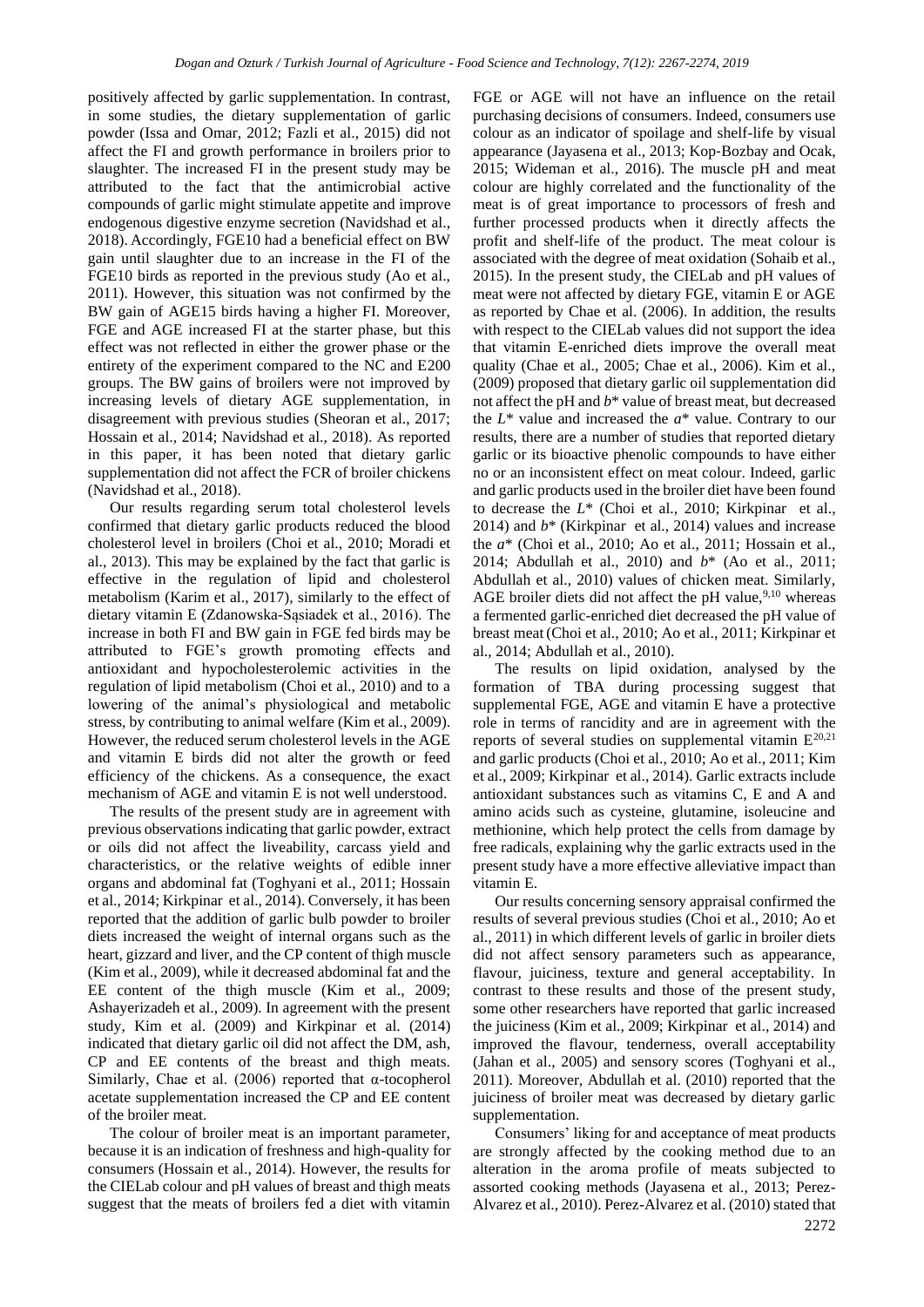besides the natural compounds in meat, broiler diet contributes to the flavour, but this can either positively or negatively affect the flavour of chicken meat (Jayasena et al., 2013). However, in our study, the overall consumer acceptance result does not support the contention that broilers fed a diet containing FGE may result in garlic flavoured meat (Peinado et al., 2013; Toghyani et al., 2011) and that dietary vitamin E supplementation might increase the sensory scores in acceptability terms due to the  $\alpha$ tocopheryl acetate content (Jahan et al., 2005). The impact of cooking methods on overall consumer acceptance of meats from broilers fed on enriched vitamin E, FGE and AGE diets can be explained by the extent of tissue disruption and the nature of chemical reactions due to the influence of cooking duration and temperature<sup>35</sup>. Indeed, it has been noted that the flavour intensities or the development of off-flavour compounds generated at low temperatures are of lower quantities than are generated at higher temperatures (Jayasena et al., 2013; Liu et al., 2012). In the current study, the cooking duration and temperature of the grilling method were shorter and higher respectively than in other methods.

Inconclusive outcomes among the previously published studies and the present study may result from the fact that the studies differed not only in the broiler strains used, but also in the husbandry conditions, growing durations and age of the birds, as well as in the time points, differences in the species, level, form and growing conditions of garlic used. Garlic is known as a source of bioactive compounds that have drawn attention due to their antimicrobial and antioxidant properties (Toghyani et al., 2011; Sheoran et al., 2017). As reported in previous studies, the concentration of the total bioactive compound varies according to the cultivars of garlic, weather conditions during harvest, crop production practices, location as well as storage conditions, stage of maturation and processing conditions (Prati et al., 2014). In addition, the divergence of the results obtained in various studies may be attributed to the differences in preparation procedures, the stability of effective components, the period of the study, the different levels of garlic and the animals used in each study.

### **Conclusions**

The results of the present study indicated that: i) dietary supplementation of FGE improved growth performance due to an increase in FI, without affecting FCR; ii) dietary vitamin E, FGE and all levels of AGE induced the regulation of lipid metabolism and the inhibition of lipid oxidation due to a reduction in serum cholesterol and meat TBA levels, an indicator of the enhanced shelf life or rancidity of meat, respectively and; iii) the dietary treatments and cooking methods did not cause a measurable variation in the visual appearance and nutritional quality of raw meat and sensory traits in terms of off-flavours or the undesirable smell of meats subjected to assorted cooking methods, but the FGE treatment and the grilling method improved the overall consumer acceptance of broiler meat. These results reveal that fresh garlic extract and the lowest level of aged garlic extract had a higher impact in lowering the oxidative rancidity and serum cholesterol compared to vitamin E. Based on these results, it can be said that garlic has potential to be used in

the renewable animal and food production systems. Our study indicated that it may prove relevant to reassess the performance and meat quality traits affected by broiler diets with garlic extracts.

## **Funding**

This research was financially supported by Ondokuz Mayis University (Grant No. PYO.ZRT.1904.11.005) and it did not receive external funding.

#### **Acknowledgments**

The authors thank Dr. Nuh Ocak for providing highlights writing the manuscript.

# **Conflict of Interest**

The authors declare no conflict of interest. The founding sponsors had no role in the design of the study; in the collection, analyses or interpretation of data; in the writing of the manuscript; and in the decision to publish the results.

#### **References**

- Abdullah AY, Mahmoud KZ, Nusairat BM and Qudsieh RI. 2010. Small intestinal histology, production parameters, and meat quality as influenced by dietary supplementation of garlic (Allium sativum) in broiler chicks. Italian Journal of Animal Science 9, 414–419.
- Aditya S, Ahammed M, Jang SH and Ohh SJ. 2017. Effects of dietary onion (Allium cepa) extract supplementation on performance, apparent total tract retention of nutrients, blood profile and meat quality of broiler chicks. Asian-Australasian Journal of Animal Sciences 30, 229–235.
- Ao X, Yoo JS, Zhou TX, Wang JP, Meng QW, Yan L, Cho JH and Kim IH. 2011. Effects of fermented garlic powder supplementation on growth performance, blood profiles and breast meat quality in broilers. Livestock Science 141, 85–89.
- AOAC, 2005. Official Methods of Analysis, 18th ed. Association of Official Analytical Chemists, Washington, DC.
- Ashayerizadeh O, Dastar B, Shargh M, Ashayerizadeh A, Rahmatnejad E and Hossaini SMR. 2009. Use of garlic (Allium sativum), black cumin seeds (Nigella sativa) and wild mint (Mentha longifolia) in broiler chickens diets. Journal of Animal Veterinary Advances 8, 1860–1863.
- Aymerich T, Picouet PA and Monfort JM. 2008. Decontamination technologies for meat products. Meat Science 78, 114–129.
- Chae BJ, Lohakare JD and Choi JY. 2006. Effects of incremental levels of α-tocopherol acetate on performance, nutrient digestibility and meat quality of commercial broilers. Asian-Australasian Journal of Animal Sciences 19, 203–208.
- Chae BJ, Lohakare JD, Choi JY, Han KN, Yong JS, Won HK, Park, YH and Hahn TW. 2005. The efficacy of vitamin E– polyethylene glycol complex on growth performance, chicken meat quality and immunity in broilers. Journal of Animal and Feed Sciences 14, 125–138.
- Choi H, Park WY and Kim YJ. 2010. Effects of dietary garlic powder and α-tocopherol supplementation on performance, serum cholesterol levels, and meat quality of chicken. Poultry Science 89,1724–1731.
- Elosta A, Slenin M, Rahman K and Ahmed N. 2017. Aged garlic has more potent antiglycation and antioxidant properties compared to fresh garlic extract in vitro. Scientific Reports 7, 39613.